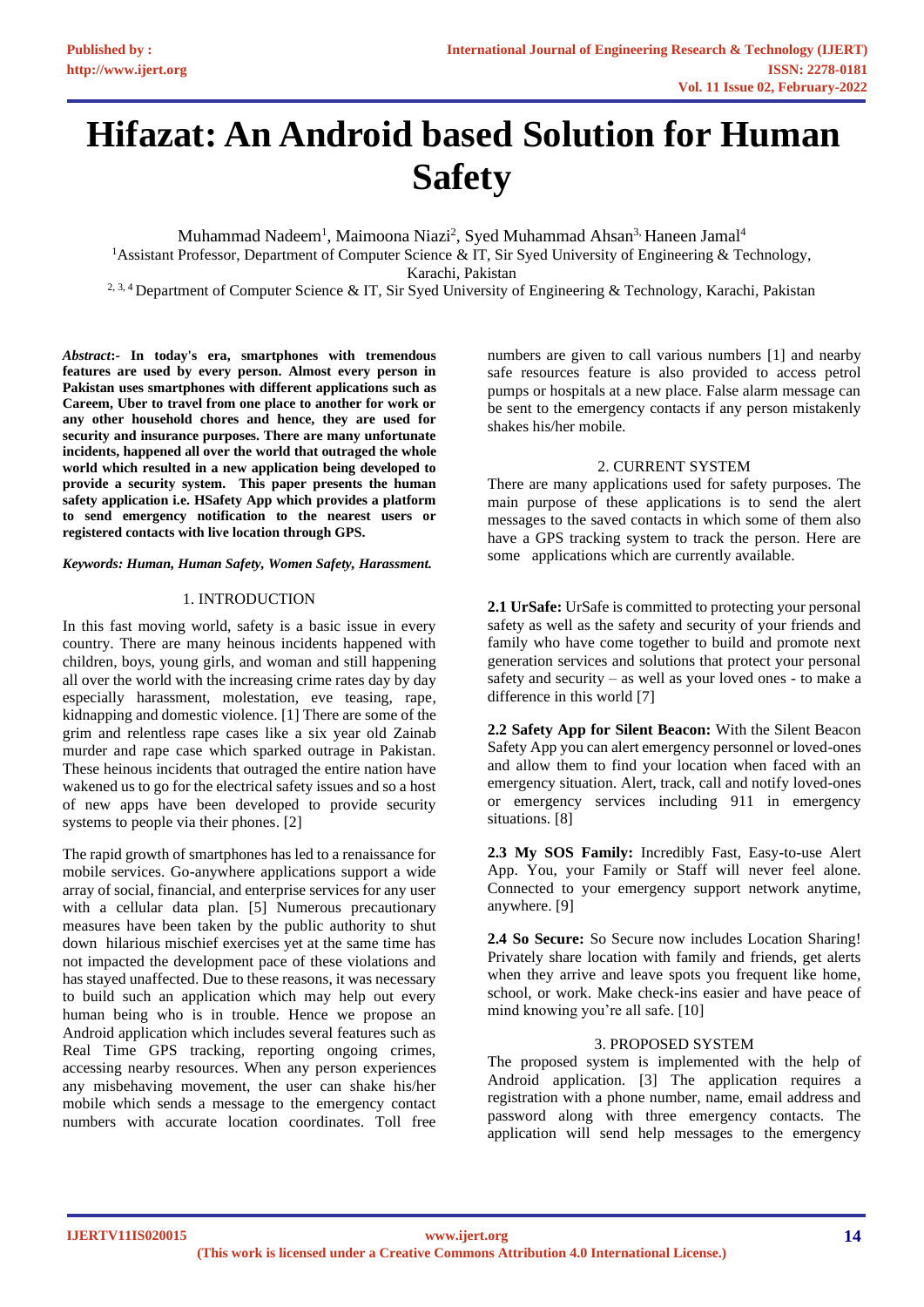contacts of friends/family members saved by the user by shaking the mobile phone. Also shares the live location of a user via SMS if any trouble arises. This developed system will also show nearby resources like hospitals, petrol pumps, resturants, if need arises to locate these resources at a new place. This application will also propose a get help feature by just pressing the Get Help button to call an ambulance or police station to report any ongoing crime. It also has a false alarm feature where a user can be notified of false alert message .The user can update and maintain his/her profile and can add picture to it. The system is taken from the existing systems and modified to suit the needs of the proposed application. [1]



Figure 1: Architecture Design of the Human Safety App

The system will be implemented in two modules of application.

## **Sender Module (User1)**

- 1. Here User1 app has to be installed in the mobile
- 2. Then User1 should enroll his/her phone number, Name, Email address and password to sign up
- 3. Click on Signup button
- 4. It will ask for a 6 digit verification code which would be received by a user through SMS.
- 5. Then it will display signed up successfully.
- 6. Then User1 has to add three emergency contact numbers
- 7. In case of any emergency, the user will shake the mobile after activating the shake button which will send a message to User2 with its location.

## **Receiver Module (User2)**

- 1. Here User2 app has to be installed in the mobile
- 2. Then User2 should enroll his/her Phone number, Name, Email address and password to sign up
- 3. Click on Signup button
- 4. It will ask for a 6 digit verification code which would be received by a user through SMS.
- 5. Then it will display signed up successfully.
- 6. Then User1 has to add three emergency contact

numbers

7. User2 will receive a live location's coordinates sent by User1 (Sender).

#### 4. USE CASE MODEL



Figure 2: Use Case Model

- A. The use case model consist of three modules
	- User app which will be installed in a user mobile and initiated by giving mobile number, name, email address with three emergency contact numbers to alert them with emergency notification. User can report crime and find nearby resources if need arises and so by just touching the application from the mobile screen the options will appear and by choosing the particular options the appropriate function will take place [6]
	- Friends/Family Member (User2) module which will be installed in a user mobile and initiated by providing the same information as for user app and where user2 will receive emergency messages with live location coordinates.
	- New User will register himself to use all the features of this app

## 5. COMPARATIVE ANALYSIS

This analysis shows that application has three unique features as compare to other existing application as shown in (Table No.1)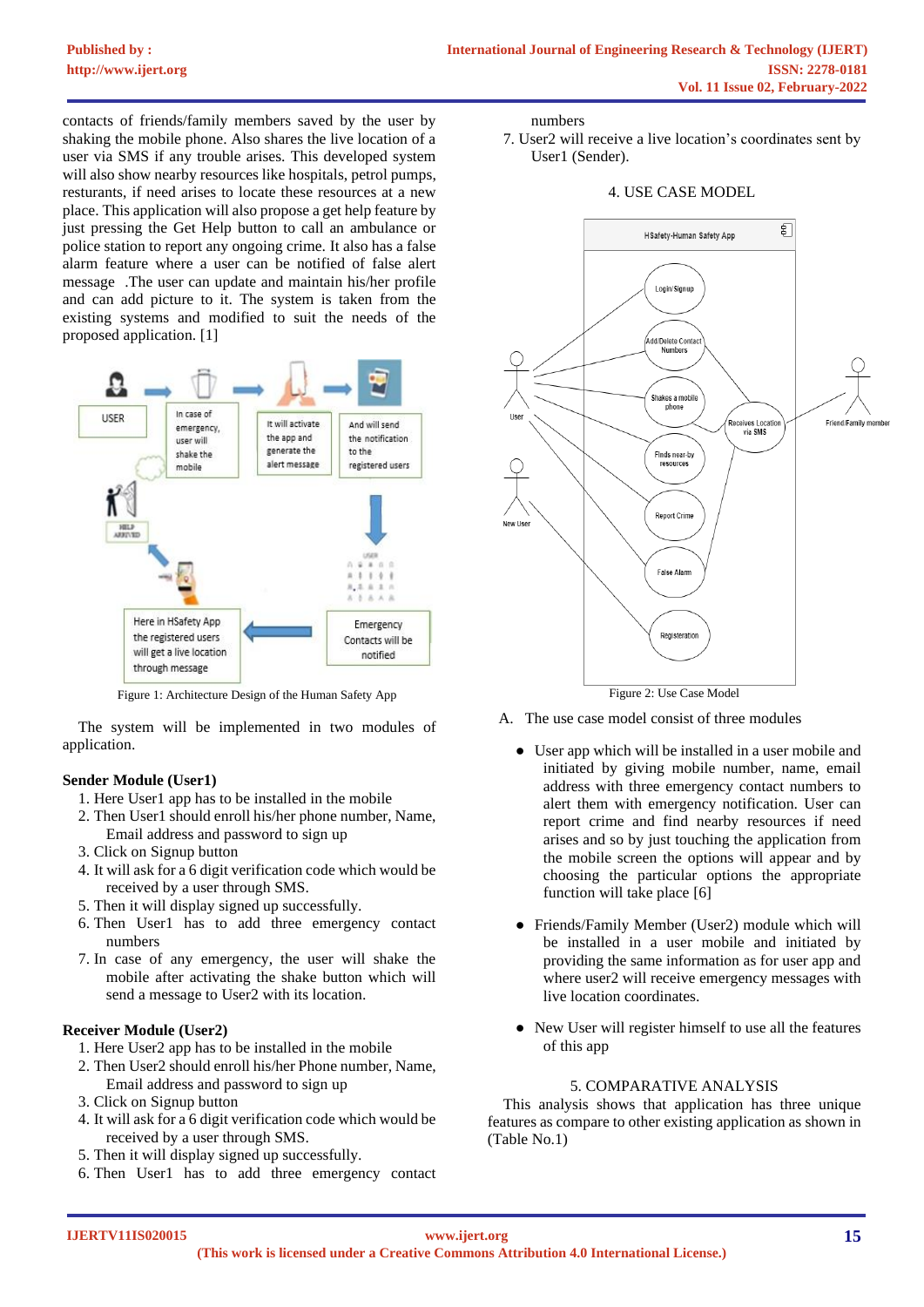## **[Published by :](www.ijert.org)**



## 6. RESULT

By comparing with other existing systems, our system gives more accurate security and provides more unique features for the users. Some of the snapshots are given below.

|  | <b>Sign Up Screen</b> |                     |                             |        |  |
|--|-----------------------|---------------------|-----------------------------|--------|--|
|  |                       |                     | 26N回国网 → → →                | 受事を調査圏 |  |
|  |                       |                     |                             |        |  |
|  |                       |                     | <b>HSafety</b>              |        |  |
|  |                       |                     | Safety first safety always. |        |  |
|  |                       | Sign Up             |                             |        |  |
|  |                       | $9 + 48$            | 312899485                   |        |  |
|  |                       | Mamoona             |                             |        |  |
|  |                       | micrice876@gmal.com |                             |        |  |
|  |                       |                     |                             | ⊚      |  |
|  |                       |                     | Sign Up                     |        |  |
|  |                       |                     |                             | ◁      |  |
|  |                       |                     | Figure 3: Sign Up Screen    |        |  |

| <b>27 PM回回图 = •••</b>          | <b>ひもゃ川県画</b> |
|--------------------------------|---------------|
| <b>Emergency Contacts</b>      |               |
| Add contacts for emegency use. |               |
| Contact #1                     |               |
| Phson                          |               |
|                                |               |
| 03158566197                    |               |
|                                |               |
| Update                         |               |
|                                |               |
| Contact #2                     |               |
| Name                           |               |
|                                |               |
| Phone Number                   |               |
|                                |               |
| Contact #3                     |               |
| Name                           |               |
|                                |               |
| Phone Number                   |               |
|                                |               |
|                                |               |

## • **Home Screen**



Figure 5: Home Screen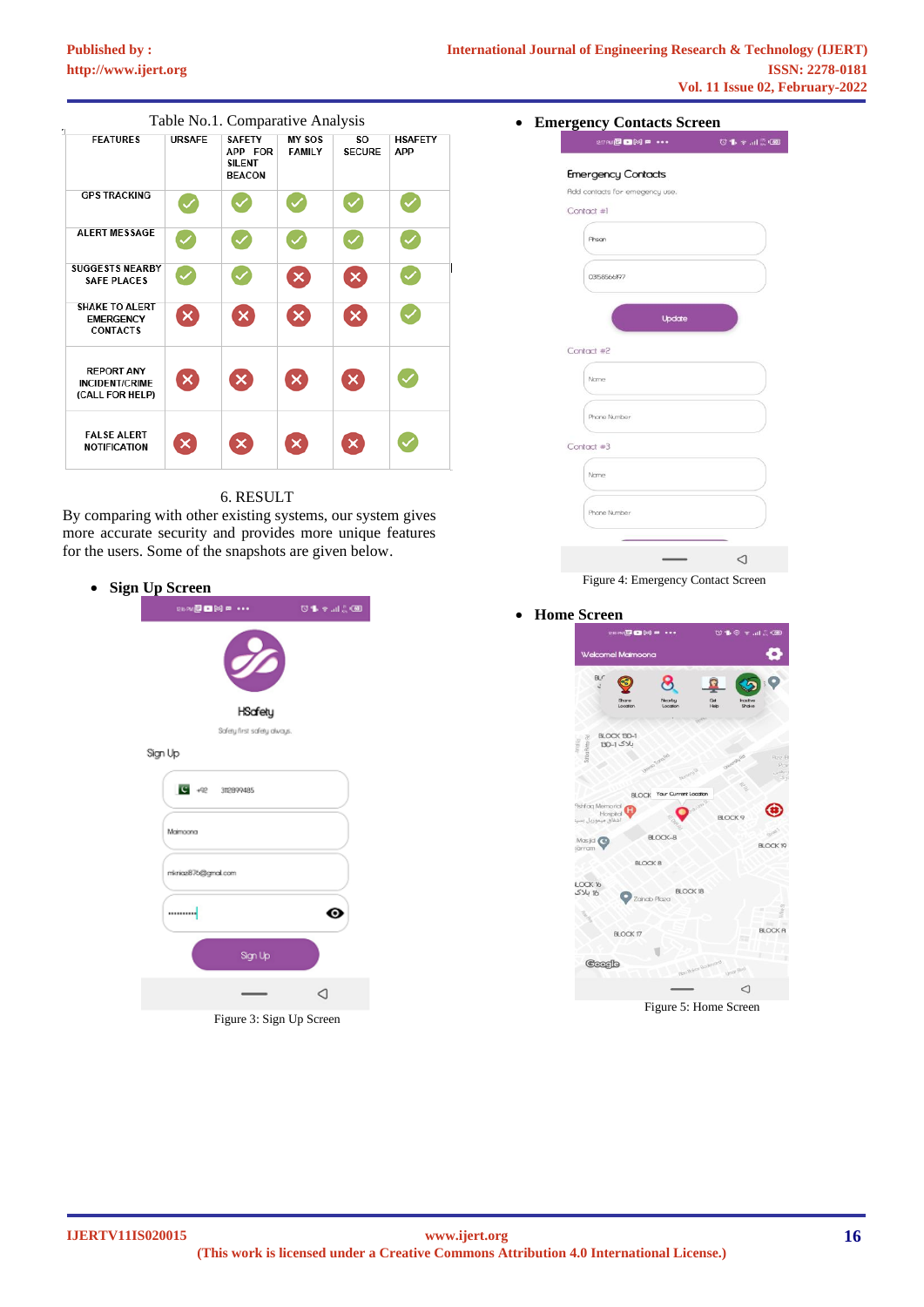

• **Get Help Screens**







Figure 8: Help Screen 2

• **Nearby Location Screen**



Figure 9: Nearby Location

## • **False Alarm Screens**